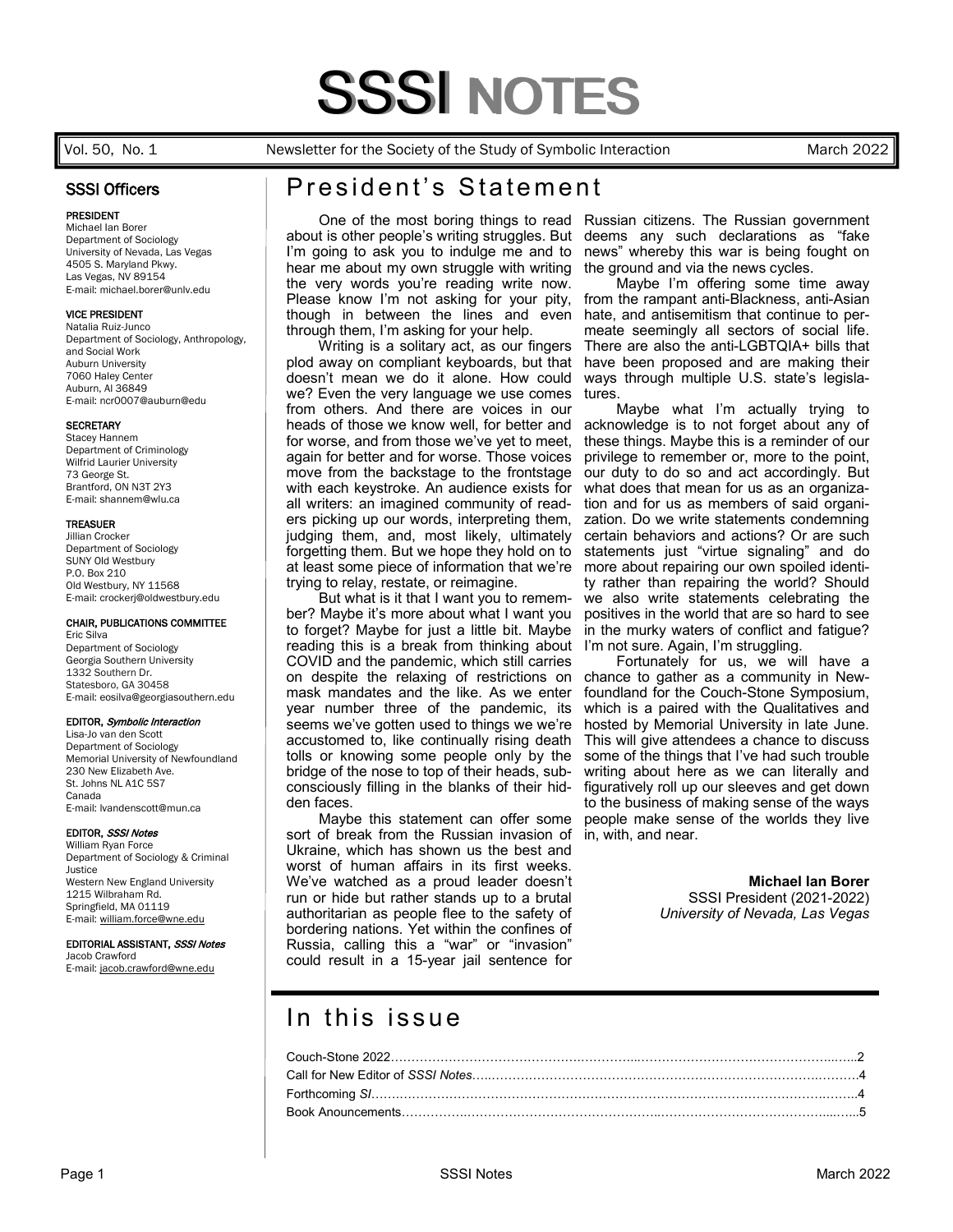# Couch-Stone 2022

The deadline to register and be included in the final program is May 15! *click [here](https://event-wizard.com/QAC/0/register/) or go to https://event-[wizard.com/QAC/0/register/](https://event-wizard.com/QAC/0/register/)*

#### **Registration Fees** (all prices in Canadian Dollars, and include HST) Couch-Stone is a joint event this year with the Qualitative Analysis conference. Be sure to click the correct registration category on the linked site. Full-Time Faculty: \$215 Full-Time Faculty who are SSSI Members: \$175 Retired/Underemployed: \$125 Retired/Underemployed who are SSSI Members: \$100 Graduate Students: \$75 Graduate Students who are SSSI Members: \$50 Undergraduate Students: Free Day Passes for non-presenters are available at a cost of \$25 per day. **Banquet** The Conference Banquet will be the evening of June  $23<sup>rd</sup>$  at the Delta St. John's. Tickets are \$55 each and can be purchased on the registration page. Plenaries at Couch-Stone **Keynote Address** "Group Life: A Case for Local Sociology" Gary Alan Fine, Northwestern University Gary Alan Fine is the James E. Johnson Professor of Sociology at Northwestern University. His B.A. degree is from the University of Pennsylvania where he was a student of Erving Goffman. He received his Ph.D. in Social Psychology from Harvard University, and has taught at the University of Minnesota and the University of Georgia. He is known as an ethnographer, a sociologist of culture, and a social theorist with a focus on the dynamics of interaction. Fine has served as editor of *Symbolic Interaction* and of *Social Psychology Quarterly*, and has been President of the Society for the Study of Symbolic Interaction and the Society for the Study of Social Problems. He has been the recipient of the SSSI Mead, Cooley, and Lopata Awards. Among his many ethnographic projects are studies of Little League baseball, fantasy role-playing games, restaurant kitchens, art schools, meteorology offices, competitive chess, and senior citi-

Participants also have an option to sponsor a banquet ticket for a student.

## **Last Call for Submissions**

The final abstract submission deadline is April 15, 2022. New submissions will be monitored and considered as time and programming allows. Submit abstracts [here](https://www.qualitatives.ca/submit-abstract) or go to [https://www.qualitatives.ca/submit](https://www.qualitatives.ca/submit-abstract)-abstract

## **Lodging**

To book your room at the Delta St. John's Hotel—the conference venue—please visit the link below. This will guarantee your base rate of \$169/night (CAD) per room - a great deal in downtown St. John's. As a courtesy, the hotel has extended this rate a few days before and after the conference (June 19-28) so that you may enjoy all St. John's has to offer while you are here!

Bookings must be made by May 21, 2022 to guarantee these rates. Book your group rate for Qualitative Analysis Conference [here](https://www.marriott.com/event-reservations/reservation-link.mi?id=1638299393354&key=GRP&app=resvlink) or go to [https://www.marriott.com/event](https://www.marriott.com/event-reservations/reservation-link.mi?id=1638299393354&key=GRP&app=resvlink)[reservations/reservation](https://www.marriott.com/event-reservations/reservation-link.mi?id=1638299393354&key=GRP&app=resvlink)[link.mi?id=1638299393354&key=GRP&app=resvlink](https://www.marriott.com/event-reservations/reservation-link.mi?id=1638299393354&key=GRP&app=resvlink)

zen activism. His most recent book is *The Hinge: Civil Society, Group Cultures, and the Power of Commitment.*

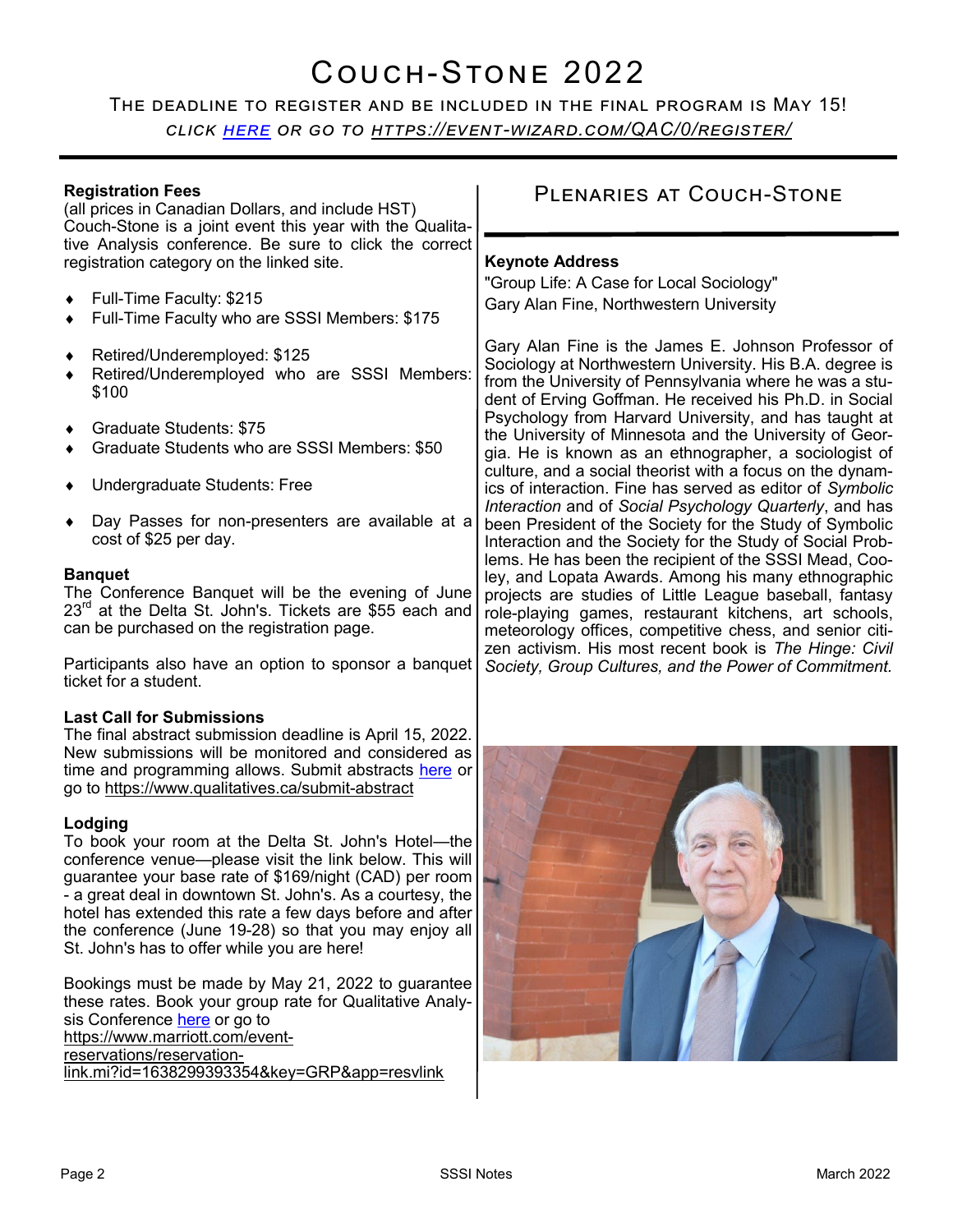# Couch-Stone 2022

The deadline to register and be included in the final program is May 15! *click [here](https://event-wizard.com/QAC/0/register/) or go to https://event-[wizard.com/QAC/0/register/](https://event-wizard.com/QAC/0/register/)*

## **Featured Speaker**

Waverly Duck, University of California, Santa Barbara

Waverly Duck is an urban ethnographer and the 2021 incoming North Hall Chair Endowed Professor of Sociology at the University of California-Santa Barbara. He is the author of *No Way Out: Precarious Living in the Shadow of Poverty and Drug Dealing* (University of Chicago Press, 2015), a finalist for the Society for the Study of Social Problems 2016 C. Wright Mills Book Award. His new book on unconscious racism, *Tacit Racism*, coauthored with Anne Rawls (also with the University of Chicago Press), was the 2020 winner of the Charles Horton Cooley Book Award from the Society for the Study of Symbolic Interaction. He also co-authored and curated a new book with Anne Rawls and Kevin Whitehead, titled *Black Lives Matter: Ethnomethodological and Conversation Analytic Studies of Race and Systemic Racism in Everyday Interaction* (Taylor and Francis, 2020). Like his earlier work, his current research investigates the challenges faced by socially marginal groups. However, his work is more directly concerned with the interaction order of marginalized communities and how participants identify problems and what they think are viable solutions.





# THE SOCIAL LIFE OF NOTHING

SILENCE, INVISIBILITY AND EMPTINESS IN TALES OF LOST EXPERIENCE

**Susie Scott** 



## **Plenary Session**

"Knowing Next to Nothing: How to Study Unlived Lives and Things That Don't Exist"

Susie Scott, University of Sussex

Susie Scott is Professor of Sociology at the University of Sussex. She specializes in the micro- sociological theoretical perspectives of symbolic interactionism, Goffman's dramaturgy and phenomenology, applied to questions of self-identity. She has conducted studies of shyness, swimming, asexuality, performance art and total institutions. Susie is the author of *Shyness and Society* (Palgrave, 2007), *Making Sense of Everyday Life*  (Polity, 2009), *Total Institutions and Reinvented Identities* (Palgrave, 2011), *Negotiating Identity* (Polity, 2015) and *The Social Life of Nothing: Silence, Invisibility and Emptiness in Tales of Lost Experience* (Routledge, 2019). Susie is currently working on a second project, funded by the Leverhulme Trusts, to develop her innovative "sociology of nothing."

Please visit<https://www.qualitatives.ca/home> for more information. See you there!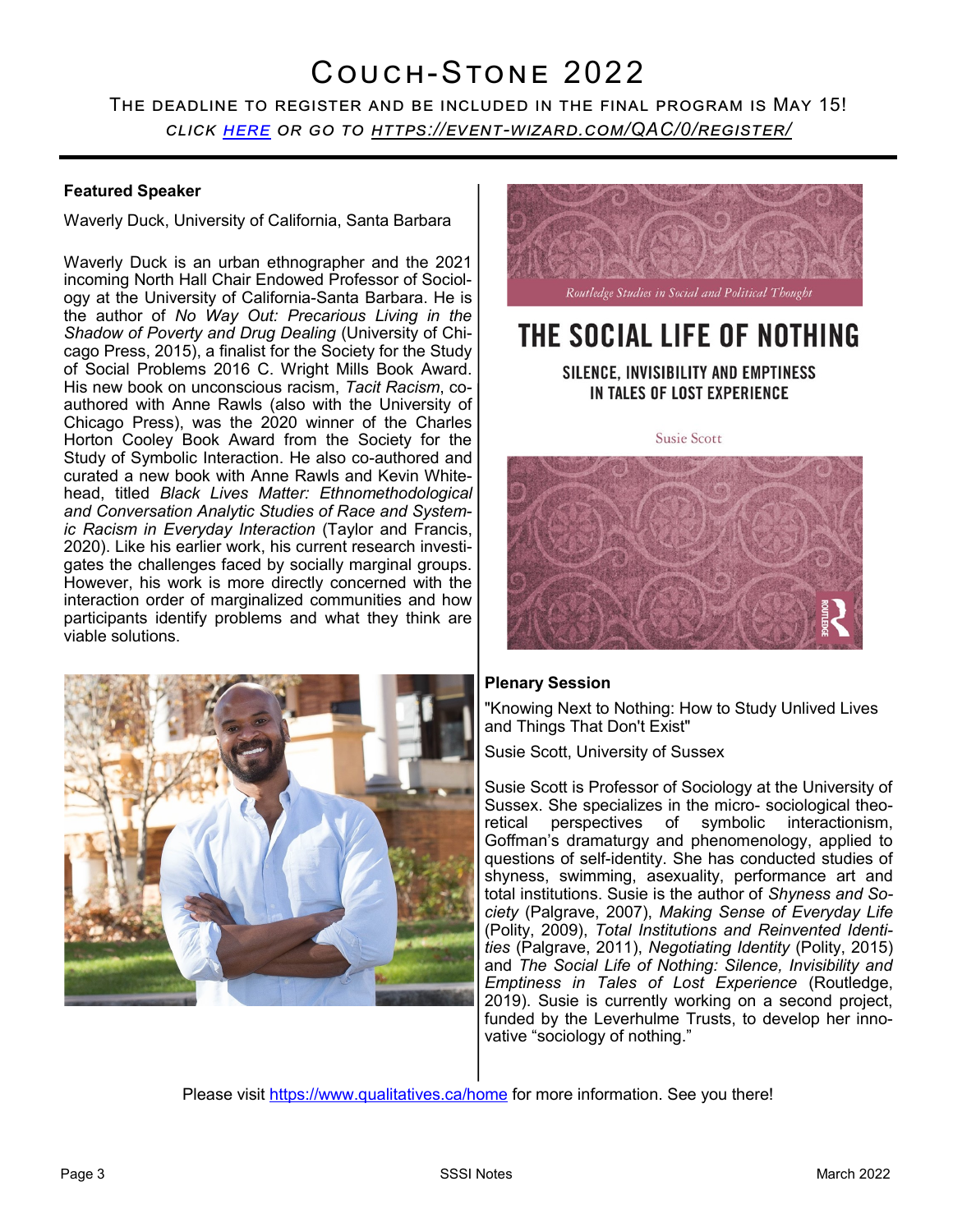*SSSI Notes* needs a new editor! The newsletter publishes three issues a year (Fall/November, Spring/March, and Summer/June). The newsletter editor also serves as an ex officio member of the Executive Council of SSSI. If interested, please email Eric Silva at [eosilva@georgiasouthern.edu](mailto:eosilva@georgiasouthern.edu) for more information.

# *Symbolic Interaction* VOLUME 45 ISSUE 2

**BOOK REVIEWS**

## **ORIGINAL ARTICLES**

Transgender Possibilities and the Cisgendering of Family among Cisgender Women **J. E. Sumerau** The Silicone Self: Examining Sexual Selfhood and Stigma within the Love and Sex Doll Community **Kenneth R. Hanson** Dressed for Death: Gender, Respectability, and Resistance at the Gallows **Annulla Linders** "I don't say that I'm a who's who:" Negotiating Identity **Henrik Fürst** through Humility Work **Sunah Laybourn** From Engagement to Disengagement in a Psychiatric **John C. Pruit** Assessment Process **Anssi Peräkylä** Review Essay: Moving Beyond Underdog Sociology and towards Critical Interactionism **Christopher T. Conner** Managing Clients and Making Sales: Exploring Agent -Client Relations **Scott Grills** A "High Lonesome Sound" Calling you Home **Lee Robert Blackstone** The Robots Are Coming **Dirk vom Lehn** Creative Visions in New York City's Contemporary Art Scene Performing Authenticity, Multidimensionality, and Mobility Garfinkel's Careful Examination of Parsons' Theory of Social Action as a Solution for the Problem of Social Order **Nozomi Ikeya**